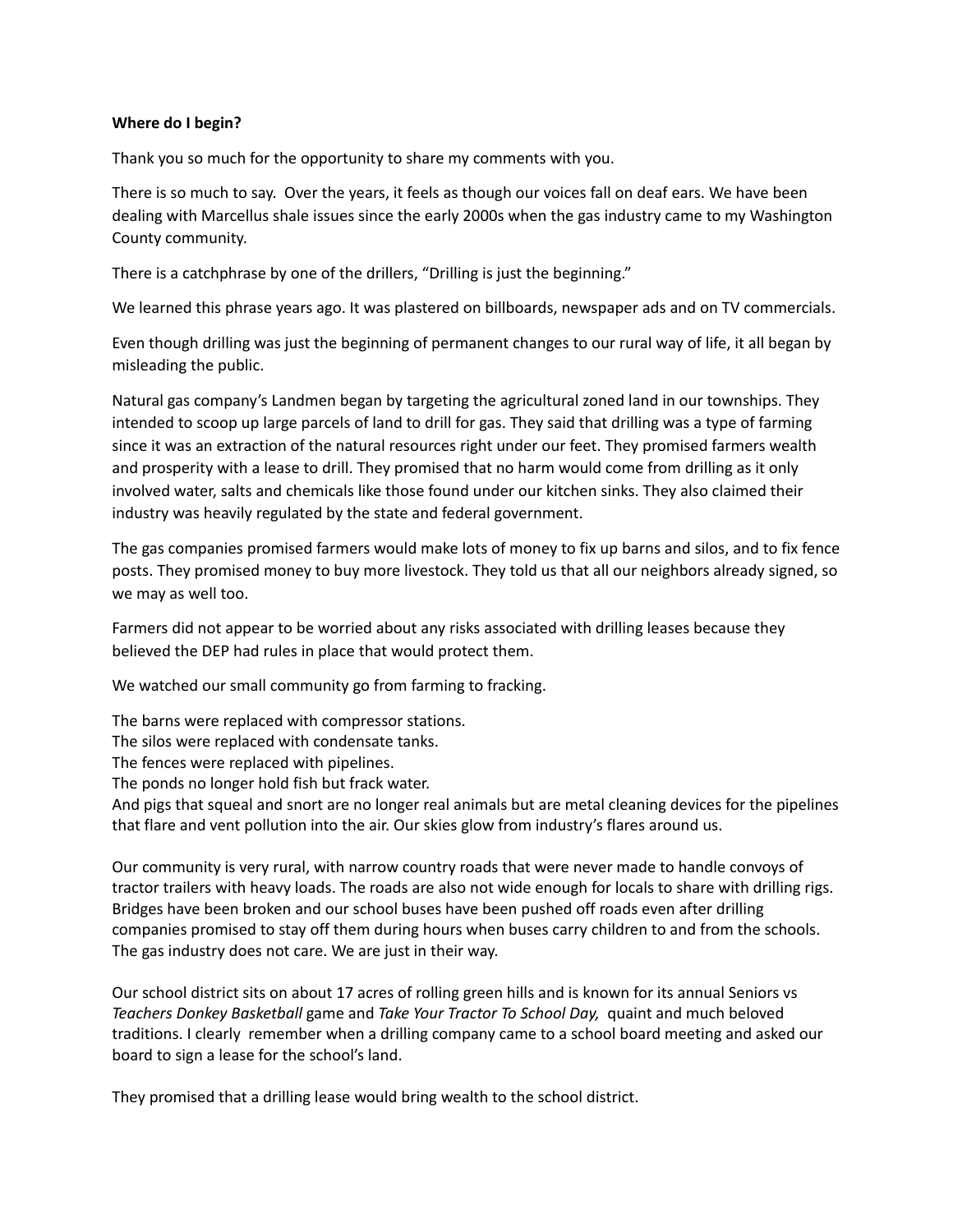The company showed a map of the community which had a large area shaded in yellow around the school. The company said that the yellow on the map represented land owners who had signed leases to drill.

When the board left for an executive session, I asked the company to show me the map again. When they did, I asked them why they had misled the Board. The map did not represent those that signed, rather those that the company *hoped* to sway to sign a lease. The company representatives were very smug and admitted to me they misrepresented what was on the map but the damage was already done as they had successfully convinced the Superintendent and business manager to convince the school board to sign a lease.

We later found out that companies hired Army and Marine veterans with combat experience in psychological warfare - or psych ops - to influence communities where drilling was occurring. Industry even had a handbook which instructed landmen on how to spin the truth and mislead the public.

Let me read directly from it.

"*Tell the landowner that all their neighbors have signed. Even if the neighbors have not, this often will push an undecided landowner in favor of signing. Remember, the first visit is the most crucial. They will not know if their neighbors have signed… Once they have signed, then you can show those leases to undecided neighbors for added pressure*."

Our school is now surrounded by several well pads housing approximately 40 wells. Our school has a lease and we should be rolling in the dough! Right? WRONG!

I have raised 6 children in this same school district. My youngest will graduate tomorrow. From my experiences, I do not believe our school district is better off because it has a lease. We have not seen the promised financial windfall by signing a lease. My children's education was not improved as a result of the gas leases the District signed!

In fact, over the years my children attend the Fort Cherry schools, our district has cut programs and teachers due to lack of money in the district and a decline in enrollment. From what I've experienced, the promise of prosperity did not materialize for our communities or our schools. Instead, we've been left with worries about the risks posed to our health, our land and our water sources.

Although there have not been any clear links, communities in our region have experienced unexplained small clusters of rare cancers. The cases were featured in a *Pittsburgh Post-Gazette* article, the *Human Toll* which also revealed a small cancer cluster of Ewing Sarcoma in a neighboring school district where fracking also surrounds their school. Unfortunately, the state has done little to nothing about this. Parents continue to worry, but sadly health has never seemed to be a priority for the drilling companies or the agencies charged with overseeing their operations.

Full disclosure, some local leaseholders have seen wealth, but interestingly most of the land that has allowed for the buildout of well pads, pigs, compressor stations, pipeline interconnects and processing plants belongs to out of town corporations or LLC's. Some live in other PA towns, some live in New York or Maryland, most live in Texas. Those leaseholders reap the financial benefits while those of us living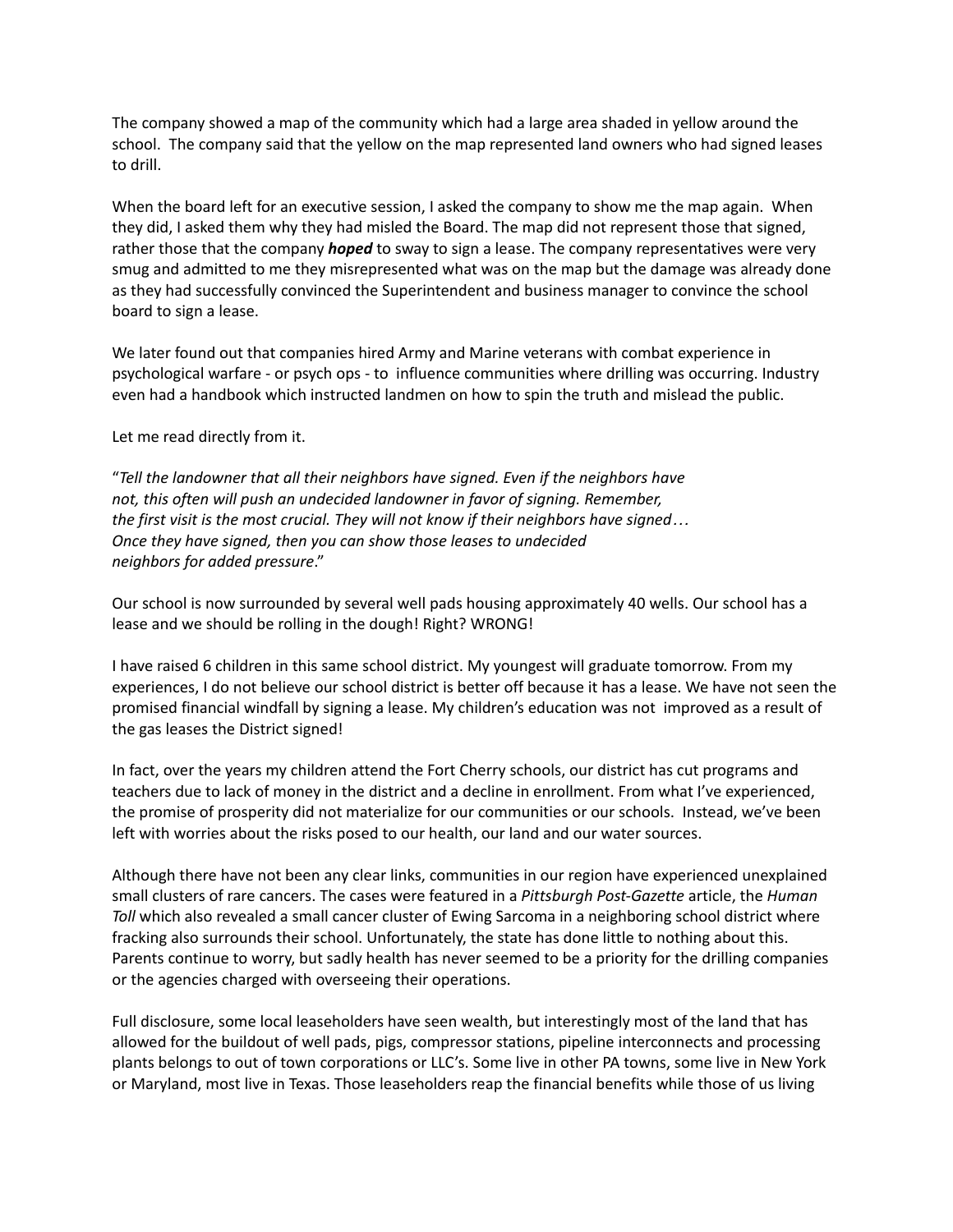locally bear the health risks. **None of those risks were disclosed early in the shale gas buildout. Over time we've learned so much more about the true costs to our health and our environment.**

Based on my experiences, I do not believe industry was not truthful to the residents of Pennsylvania.

- Industry did not tell us that they could be raining benzene and formaldehyde down on us from their pig launcher and receivers.
- Industry did not tell us pollutants like benzene would likely be emitted from the massive and ever expanding compressors stations near us.
- Industry did not tell us that their waste created from drilling and fracking would be radioactive. DEP has known about this for over a decade.
- Industry did not tell us that the wastewater impoundments or frack ponds could contain radium 226 or 228. The state has known about this for over a decade. DEP emails show that in some cases they decided to manage it by "*winging it"*.
- Industry did not tell us that this radioactive material would be stored on site for months at a time near our homes and schools. Residents alerted DEP of this with pictures and video evidence.
- Industry did not tell us that the radioactive material would be mixed with other wastes and would be dumped into the Municipal or Residual Waste landfills near us, continuing to expose locals forever. Landfill alarms sounded.
- Industry did not tell us that they would be using *Forever Chemicals* when they fracked in communities like mine that rely on natural groundwater sources for our homes and farms. We worry our drinking water is at risk. And what about the ponds our animals drink from? Those chemicals might find their way into those ponds. Why isn't the DEP regulating this? What could these potential risks of water contamination do to our crops and livestock?
- Many in my community and in our region are farmers. Cattle and crops are in and around these highly industrial activities. Is anyone checking the food we eat for contaminants potential caused by the Marcellus boom?

Oftentimes, during dry or dusty days, industry sprays their access roads from trucks labeled *Brine*. We have since learned that this *Brine* solution contains fracked water which includes dangerous chemicals and is going into our soil which may be carried into our ground and surface water sources. This is yet another concern we have for the safety of our water supplies and our health.

And, most importantly - is anyone checking the cumulative impact to our air or our water due to the Marcellus boom? The PA DEP continues to issue permit after permit - and as far as I can tell, the **Department does not consider how many other drilling sites or supporting infrastructure is already in those communities.** More and more expansion happens - more and more risks are added and yet no one is examining the overall, cumulative impacts associated with this ever-expanding industrial buildout of well pads and supporting infrastructure.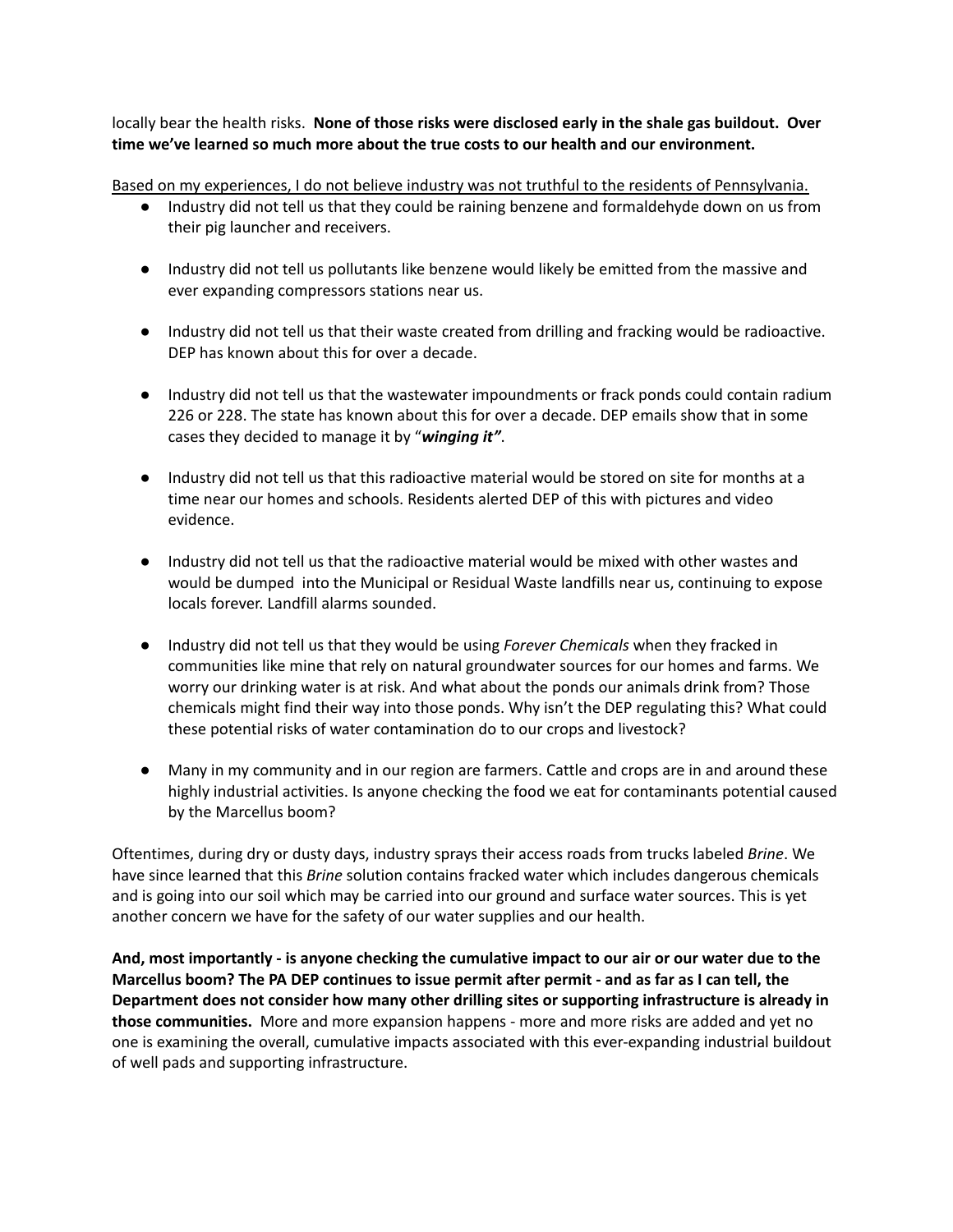The natural gas industry swiftly took over our communities. Fracking has divided our townships. Gas companies had a hand in writing local zoning ordinances favoring them and, often, opening up areas for fracking and processing, even in the residential zones. Our quiet little farming towns became riddled with industrial spot zoning.

Companies also wrote bully-style letters to the lease holding residents urging them to pressure the local officials to keep industry happy. Lease holders in communities like mine actually took over local official's seats and pushed pro-drilling agendas in part over fear of losing their royalty checks.

While this was occurring locally, at the state level, documents reveal that industry formed the Marcellus Shale Coalition (MSC) and in 2008 wrote a White Paper. In January 2009 the Coalitions co-chairs Ray Walker and Rich Weber urged the DEP and the governor's office to change its Marcellus Shale Application Addendum making it favorable for industry. As far as I can tell through my experience and research I see no evidence there was ever a discussion about any potential risks or how best to protect public health. To me, it seems it was and continues to be about making it easier for industry to do business in Pennsylvania.

Four major areas of focus for the coalition in the Addendum included:

- Impoundment construction
- Erosion and sedimentation control
- Wastewater disposal
- Water withdrawal

For example, documents reveal the Coalition did not want county conservation districts involved in any part of the erosion and sedimentation control permitting process. They wanted the state's Bureau of Oil and Gas Management to handle these permit reviews and approvals. The changes promoted by industry meant that as part of the shale gas buildout, Conservation Districts could only inspect projects after they were issued by the state even if they disagreed with the state's design or placement. As I understand it, the early oversight, typically under the jurisdiction of the County Conservation Districts, was stipped away and placed, instead, with state authorities. This change took the county conservation teams who know the lands best out of any permitting authority and tied their hands even if problems did occur - as they have in my community.

Did the gas industry know that their activity would create erosion and sedimentation issues in the state? Were they hoping policy changes would not only favor their operations but limit important oversight through Conservation District checks and balances?

Did the gas industry know that their activity would create water impoundment and wastewater disposal issues?

Why was the Marcellus Shale Coalition allowed to negotiate with the DEP and the governor's office certain items in the states permitting process that removed health protections to Pennsylvanians?

And, was the public, and potential County Conservation officials, excluded from those early policy changes? If so, under whose directive and authority?

For nearly two decades Pennsylvania has been enduring the Marcellus shale development.